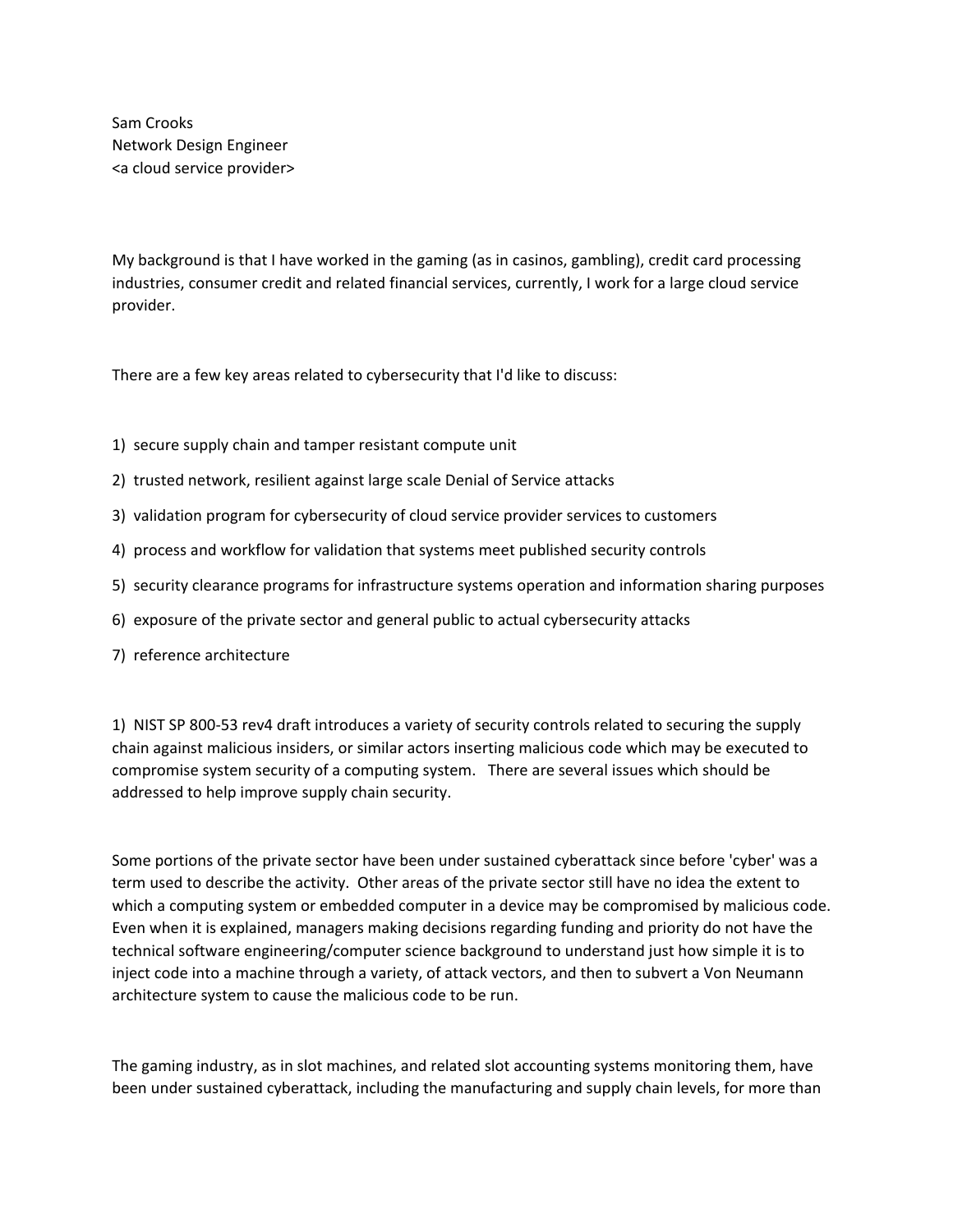30 years. The Nevada Gaming Control Board, and similar private testing labs such as GLI and BMM, which operate on a sort of trusted, accredited authority for those states not as mature in these gaming functions as Nevada, have done a great deal to combat the supply chain threats to the gaming industry. The progress made in the gaming industry has been through rigorous technical testing, publication of approved and revoked code levels, rigorous validation and certification, and ongoing continuous monitoring of how this this certified, attested, validated state is maintained, enforced by serious penalties (including suspension and revocation of licensing required to continue to operate in the industry). The measures have included maintaining a published list of excluded persons barred from working in or around the industry, as well as development of detailed standards and processes to validate and certify initial and ongoing adherence to these standards.

Other industries have had to adopt similar measures (banking, finance, securities, credit card processing). NIST has done a creditable job outlining the broad technical requirements in long form (455 pages in 800-53 rev4).

\*\*\* Additional work is needed \*\*\*

a) One issue with portions of the private sector is lack of understanding and visibility to the threat, particularly those outside of financial sector and related monetary attacks by criminals. A public clearing house of declassified/published information (suitably obfuscated as to intelligence/disclosure source), disclosing in detail, discovered supply chain cyberattacks, would help to begin to address the lack of understanding of the threat in many parts of the private sector. Similar to the National Vulnerability Database (NVD), a database disclosing details about attacks.

b) a program for validation and certification to particular levels that a computing system has controls preventing supply chain compromise. What I am talking about is a program similar to the CVMP program for FIPS 140-2, Levels 1 - 4. A standard and then a process to certify the system design and initial validated configuration state will eventually be required for computing systems supporting designated critical infrastructure.

c) tools to automate the validation that a particular system and all related embedded system are running approved, cryptographically certified firmware, and that they are in the approved configuration state. Automation tools built by NIST or DHS, leveraging the work done in the DoD with SCAPs and "STIGing" a system to validate the state would be a good start, with them made available in binary and source format as a free reference implementation to any and all who want the information. This could help 'seed' the marketplace for these tools to achieve the end goal for the government with NIST 800-53

rev 4, as well as spur adoption in the private sector.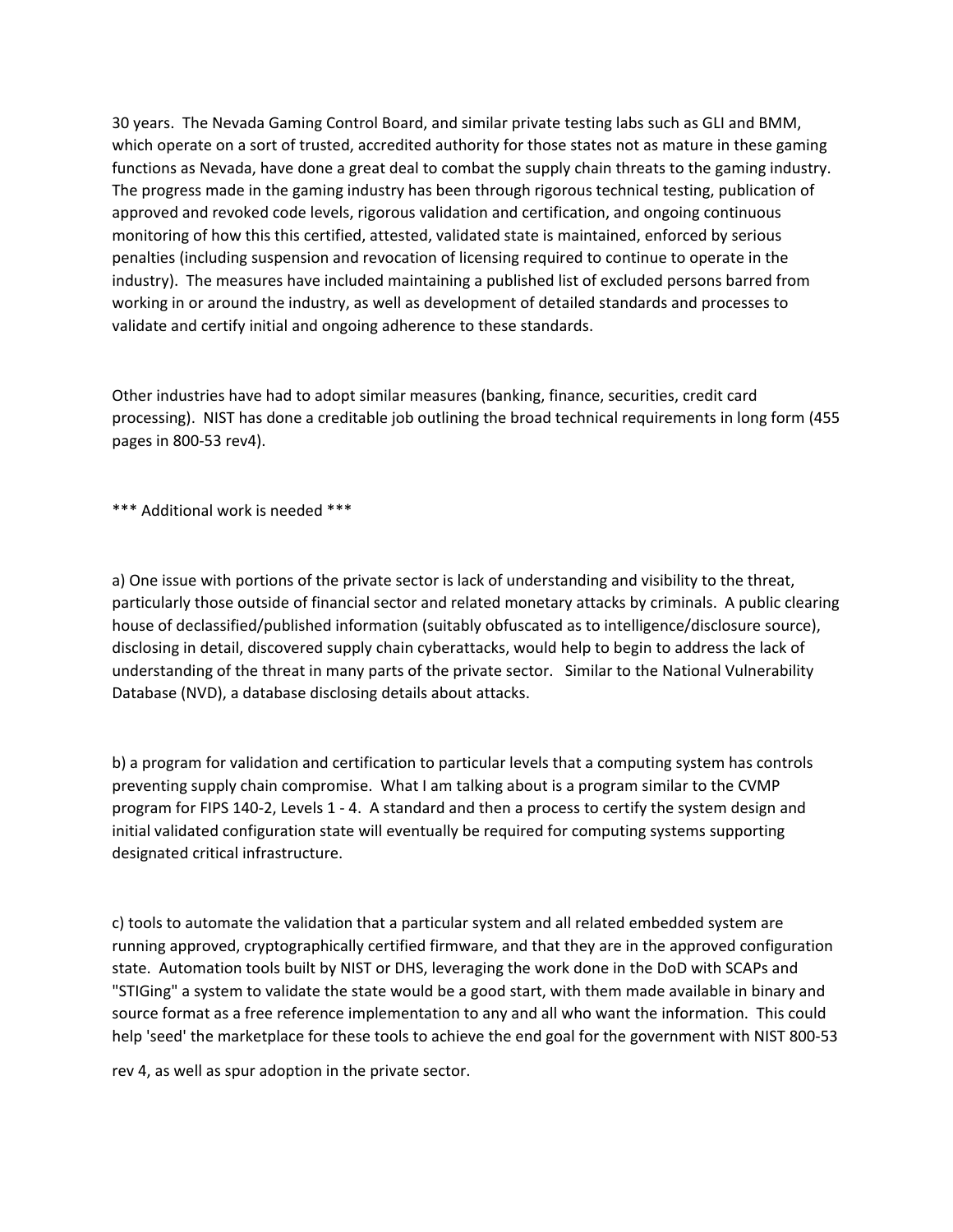d) a free, reference implementation of Continuous Monitoring automation tools, in binary and source code, made available to the public. These appear to be in alpha/beta PoC stage based on work presented by parts of the Dept of Homeland Security S&T directorate, with parts of the Dept of State systems being used to prove that Continuous Monitoring provides better outcomes than FISMA "point in time" checkpoint processes. Making these tools available to the public will do a great deal to help raise the bar for cybersecurity for the rest of the government and the private sector critical infrastructure areas.

2) Recently there was the largest ever, sustained Distributed Denial of Service (DDoS) attack, against Spamhaus. This attack was so large that it was not able to be accurately measured. DDoS attacks have been in use since the early 2000's timeframe as a means of extortion of payments by criminals against credit card processors and others. The 95th percentile billing model is the generally accepted and implemented means of fairly determining the bill which a customer should pay an Internet Service Provider for Internet transit services. Under the 95th percentile billing model, a company has 96 hours of maximum utilization of their ISP links which will be discarded as being above the 95th percentile. After that point, the company has the dilemma of financial ruin through sustained high bandwidth bills or of disconnection from the Internet. Only the largest networks can even begin to survive a typical DDoS attack today, which is say 20 Gbps sustained. Outside of Cloud and Internet Service Providers, few companies have any need for anywhere near this level of Internet connectivity.

The Federal government has a great deal of Internet capacity for its TICs, MTIPS connections for those departments not authorized to run TICs, as well as the DoD IAPs, when it is all summed together. The nature of how the federal government procures network WAN services from 5 GSA awarded Networx vendors, with each agency contracting for services separately effectively shatters this large Internet capacity into small pieces of capacity. The disaggregation of capacity then exposes agencies to DDoS attack. Building a Federal WAN as a DWDM optical network built between critical Federal interconnection points, and extended to commercial Internet exchange points, with open peering to any and all networks who wish to peer directly to the Federal network, would do a great deal to improve the ability of the Federal agencies to have the scalable capacity, built cost effectively, to sustain very large DDoS attacks.

If the network was then additionally a 6VPE MPLS VPN network on fiber that the Federal government owned or at least has 20 yr IRUs to use, operated as a shared infrastructure facility by an internal agency with a maintenance contract issued to a private company to operate it (like federal buildings, the DoE sites, and countless other examples), the majority of the WAN transport for those agencies using it for their WAN connectivity between data centers, main offices and egress points would be on a network which can scale in bandwidth nearly infinitely (DWDM over fiber gives this ability), which aggregates Internet and private capacity (while maintaining isolation between agencies), and the critical traffic transit points within agency networks (between users and their data centers) can be monitored by sensors providing this information to DHS, US-CERT and FNS. If such a network were built among the data centers being consolidated out of and into by the Federal government as part of the FDCCI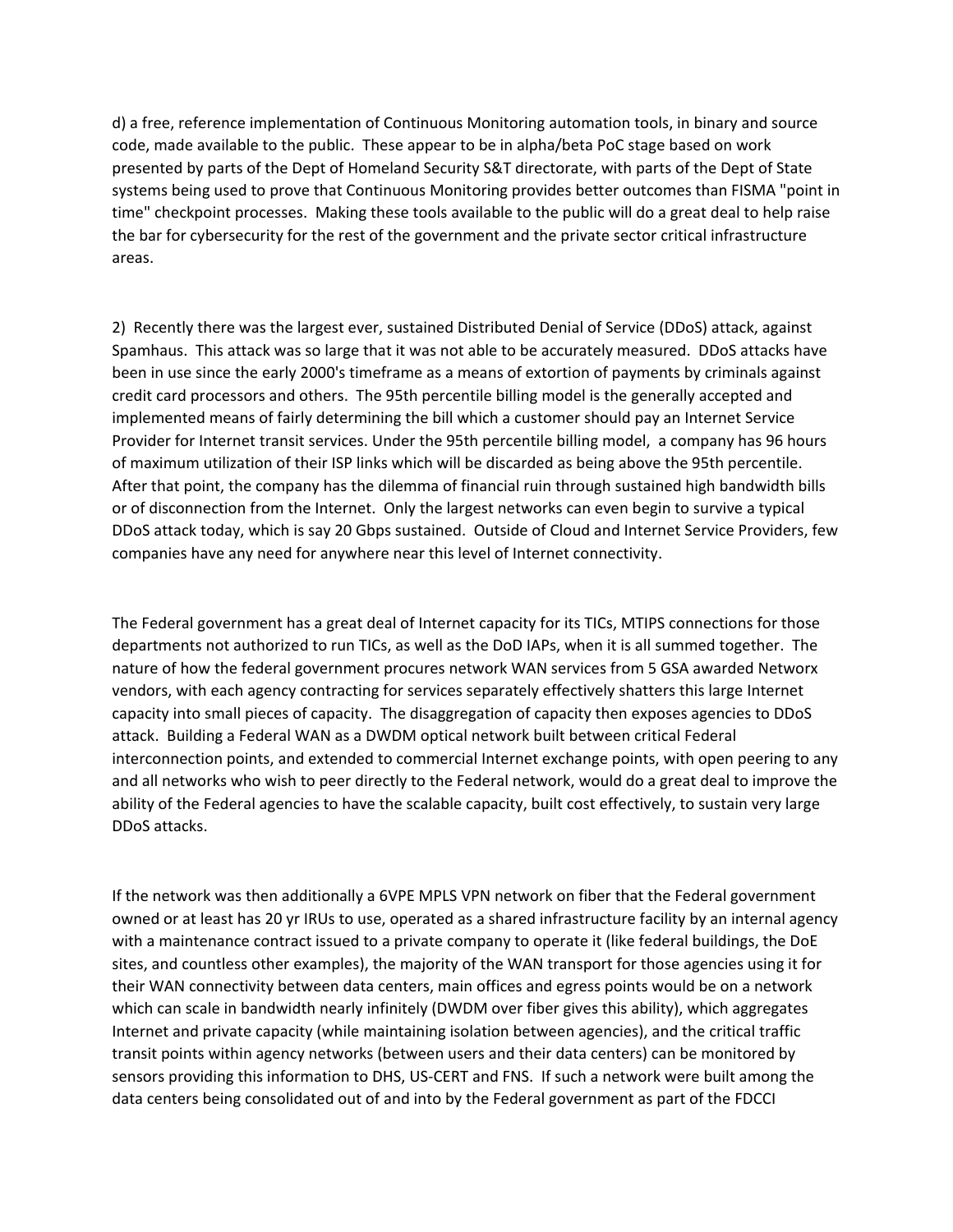initiative, the end result is that the FDCCI would be accomplished more cost effectively and at accelerated rates.

If the network is 6VPE (MPLS VPN for IPV6), then the result is that large parts of the WAN transport will be IPv6 enabled much sooner than will reasonably occur with the 5 Networx vendors, and the end state will be a monitored, more secure, much more cost effective IPv6 ready network, able to sustain existing cyberattack levels and grow cost effectively to sustain them in the future.

If the federal government were to sponsor an entity to operate and manage a similar design for the Critical Infrastructure sector (similar to ARIN or ICANN), as a sort of MPLS VPN enabled distributed Critical Infrastructure Exchange model (similar to the IXP model which resulted from the Federal Internet Exchange (FIX) in 1989, and which helped to initiated the private growth of the Internet), where designated Critical Infrastructure entities could become members and connect to each other for scalable connectivity, monitored by US-CERT for cyberattacks and intrusions, the result would be more protected and scalable infrastructure, with monitoring of it by US-CERT to be able to more broadly correlate cyberattacks on US critical infrastructure in addition to the federal government networks.

3) FedRAMP is a great start to certification of cloud services as meeting a minimum bar. The main problem with FedRAMP is that it is a consolidation of legacy (paper) processes. FedRAMP should be considered an initial implementation. DHS, NIST and the GSA FedRAMP program should over time provide the reference implementations of tools and SCAPs to automate the collection and validation of system compliance, and incentivize CSPs to use them or build/buy their own validated versions, to improve the FedRAMP cycle time and get further toward an end state target of continuous monitoring and a workflow where approval of new code deployments can be validated on an ongoing basis.

4) Cybersecurity could be improved by making the source code available to the government through a system where access to the code is logged, authenticated and exposed such that code may be viewed by read-only users through an interface which permits access one source file at a time, but which prevents mass download and theft of intellectual property. If access is authenticated and identity cryptographically validated (through a system like the Trusted Identities in Cyberspace, and better, if code check-ins for critical systems are also cryptographically signed and validated, tracked by an identity which follows the developer through their career. Such a system would provide the ability to statistically identify who checks in code which is later found to have security flaws or malicious code, and access to the source code by security researchers to validate a security flaw and accelerate the confirmation and resolution of the security flaws can be improved. Pattern analysis (Big Data) will over time identify where malicious code or flawed code with security issues is coming from.